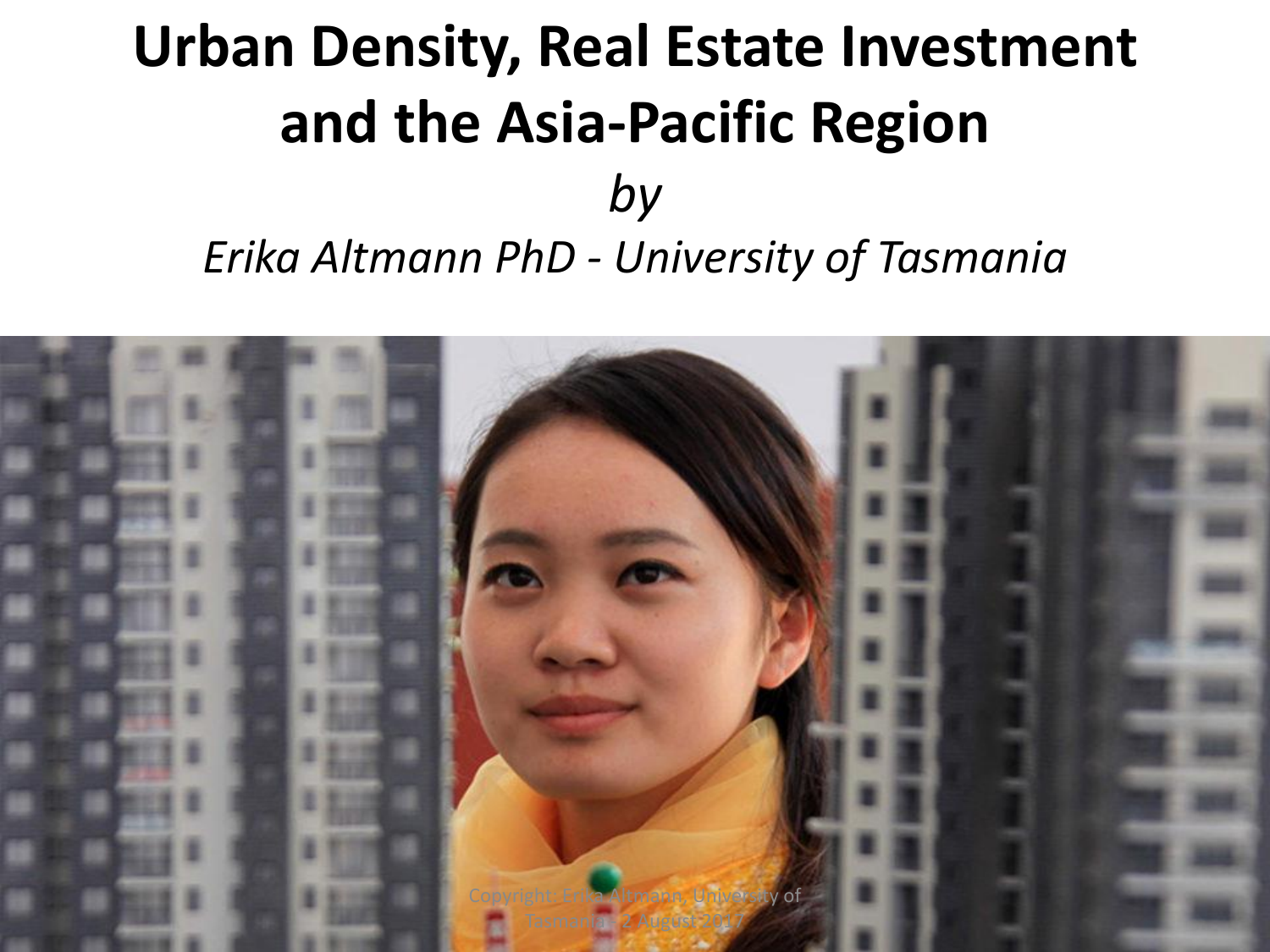## **A Whirlwind of Issues**

- FIRB
- Chinese investment in Australian Real Estate
- Residential real estate issues in Asia-Pacific
- How is this influencing the Australian market.

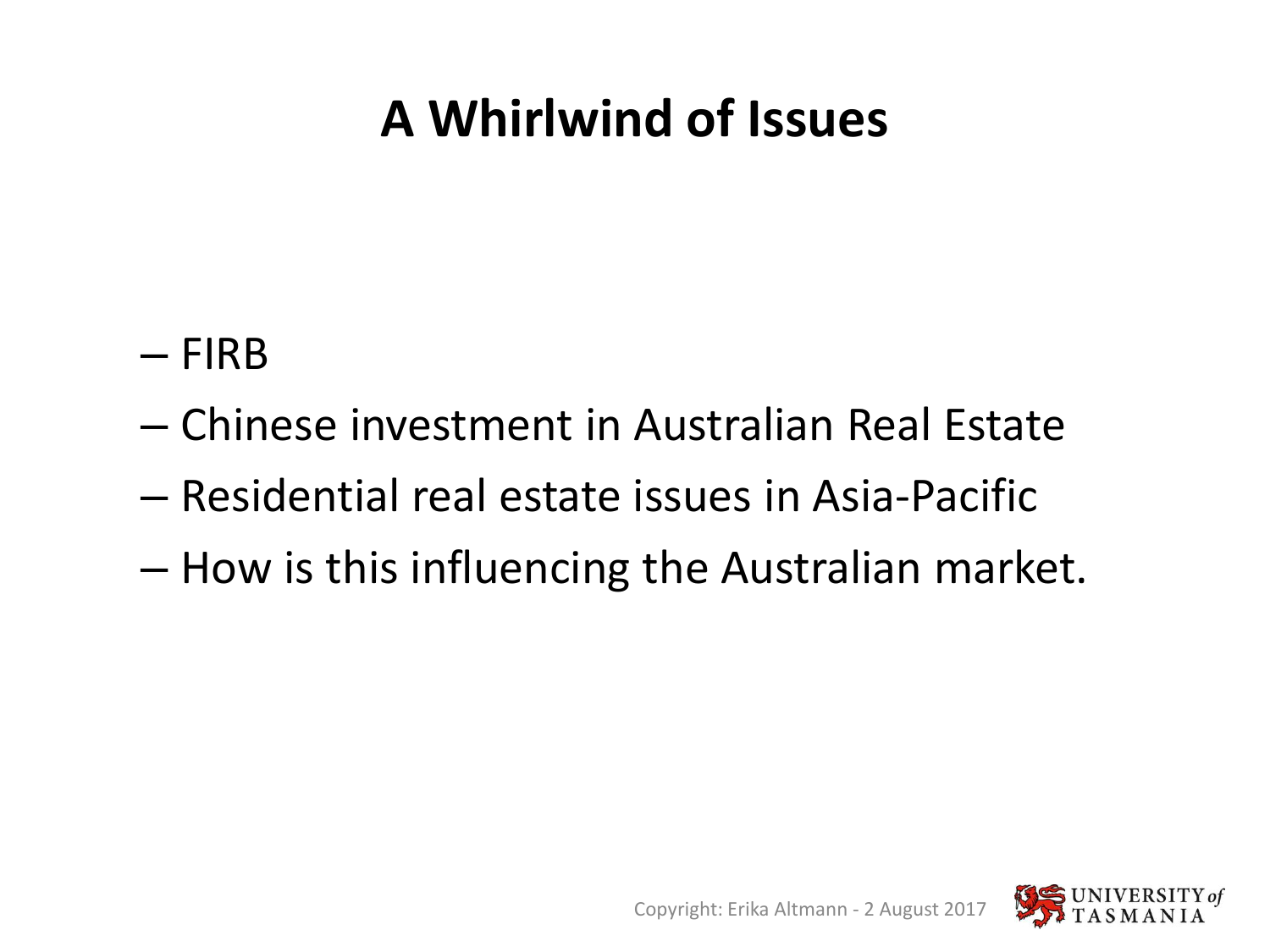## **The FIRB View**

- Foreign Investment Review Board (FIRB)
	- Import vs Export \$
	- Drive economic growth, creates skilled jobs, improves access to overseas markets and enhances productivity
	- Construction investment and improve housing supply.
	- Creation of 3 new registers.
	- Remove the exemption for private foreign investors acquiring an interest in critical infrastructure assets purchased directly from state and territory governments.

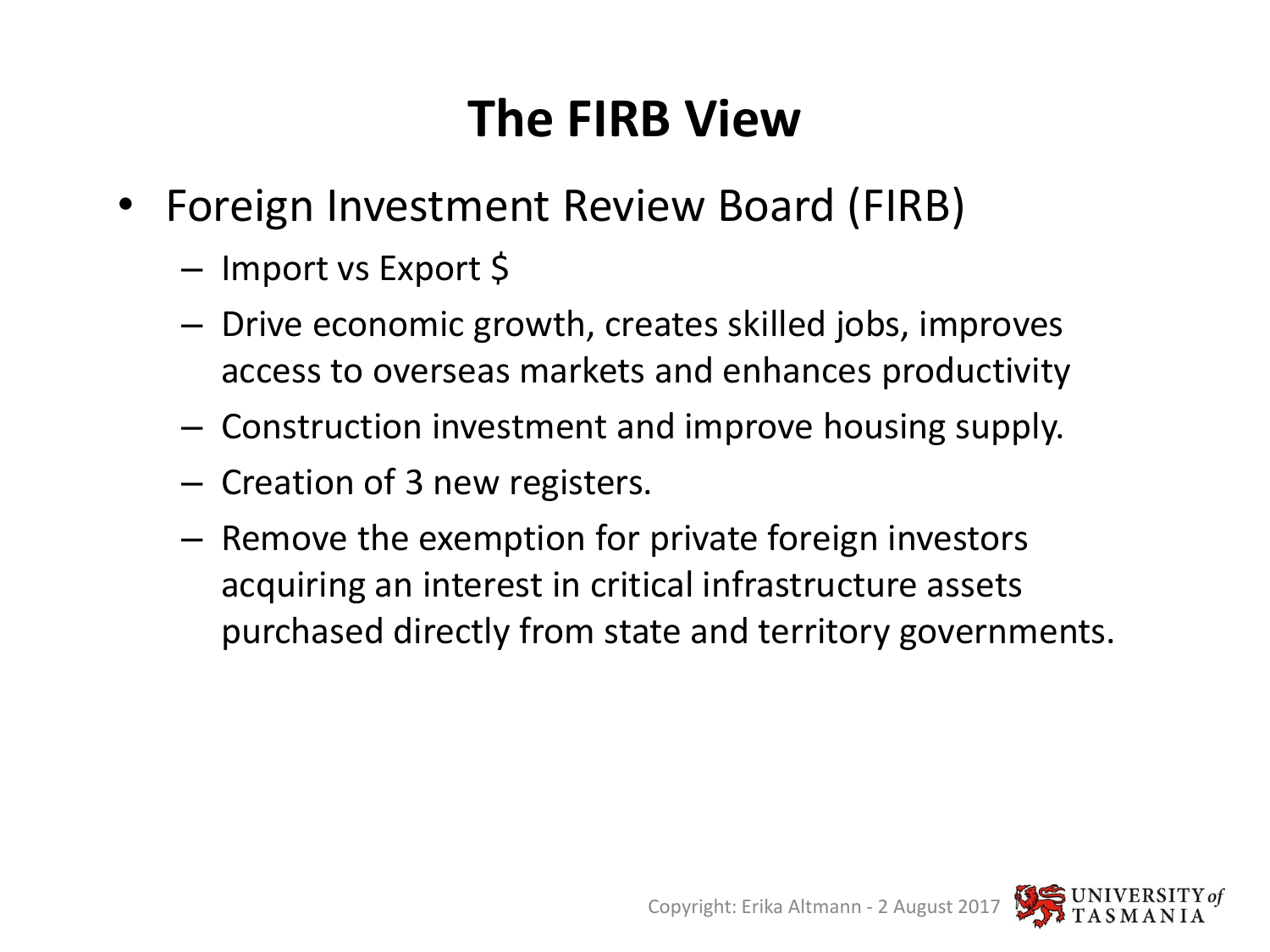## Value of FIRB Applications to 2016

#### Proposals data overview



When considering this data please note:

Approvals data do not measure total foreign investment made in any year or changes in net foreign ownership levels in Australia. Approvals data can be impacted by large one-off proposed transactions, affecting the comparability of industry data across years.

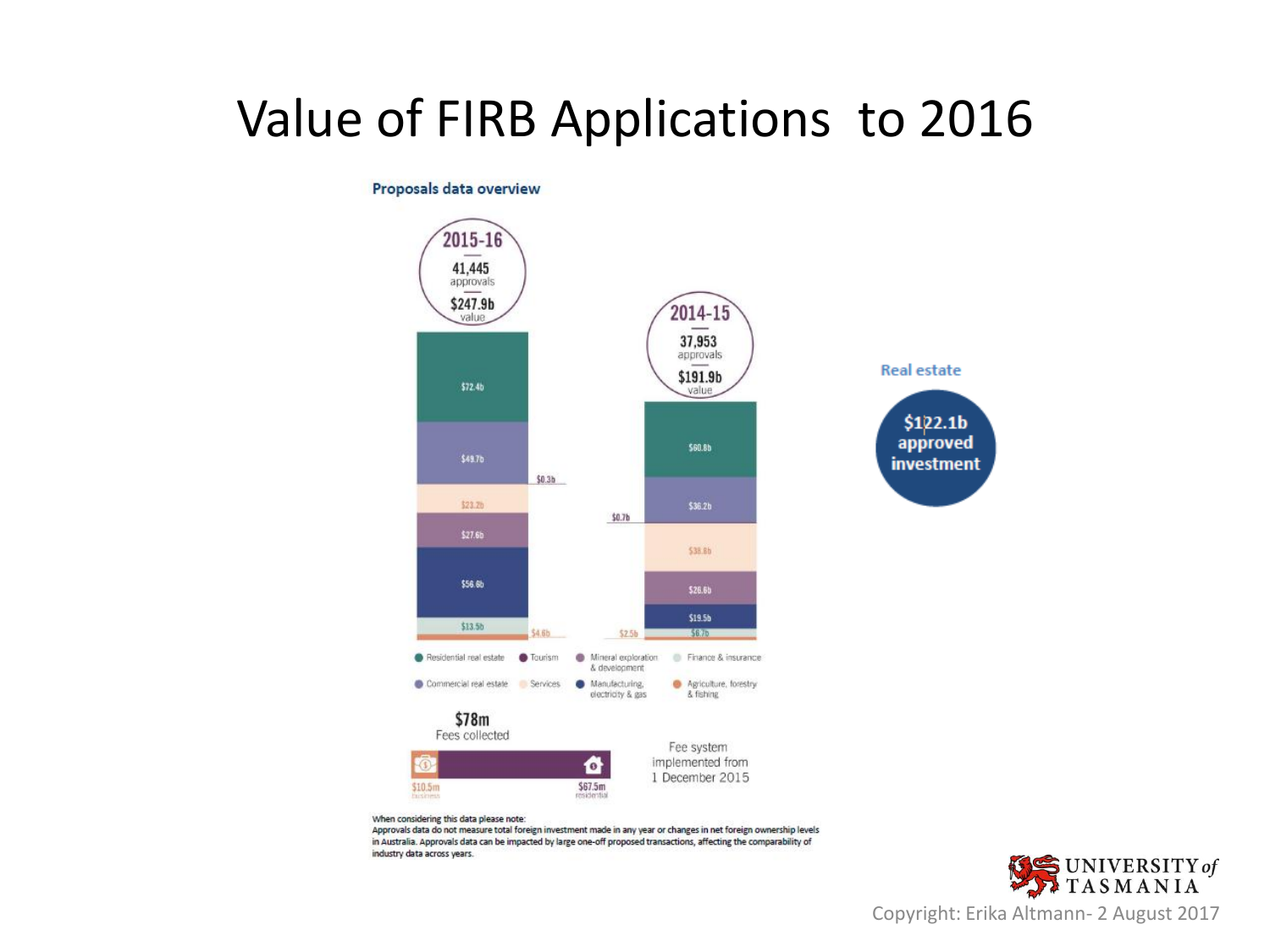### **FIRB Approvals Type and Location**



**Chart 3.3: Location of foreign investment approvals** 

Note: Melbourne postcodes between 3000 and 3207; Sydney postcodes between 2000 and 2234 Source: http://treasury.gov.au/PublicationsAndMedia/Publications/2016/Foreign-Investment-and-Residential-Property-Price-Growth.

Chart 3.2: Number of approvals by State & Territory



Three-quarters of all residential real estate approvals were for purchases in Victoria and New South Wales. This is consistent with recent years and reflects strong demand for residential property in Sydney and Melbourne.



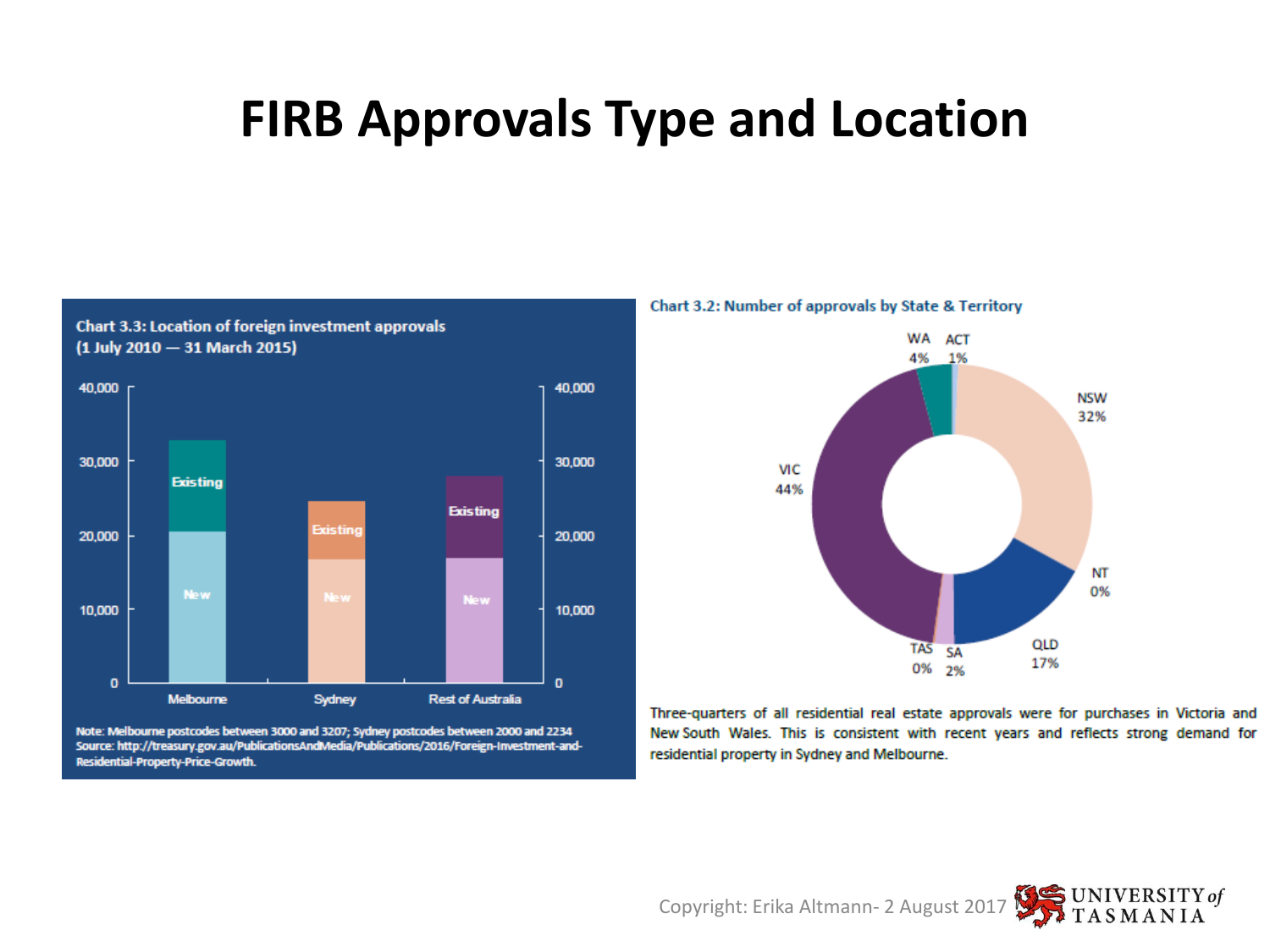## **Combined Real Estate Application Decisions**



Chart 2.2: Real estate applications decided 2009-10 to 2014-15 (number of proposals)

Note: Real estate includes number of proposals decided for commercial and residential real estate.

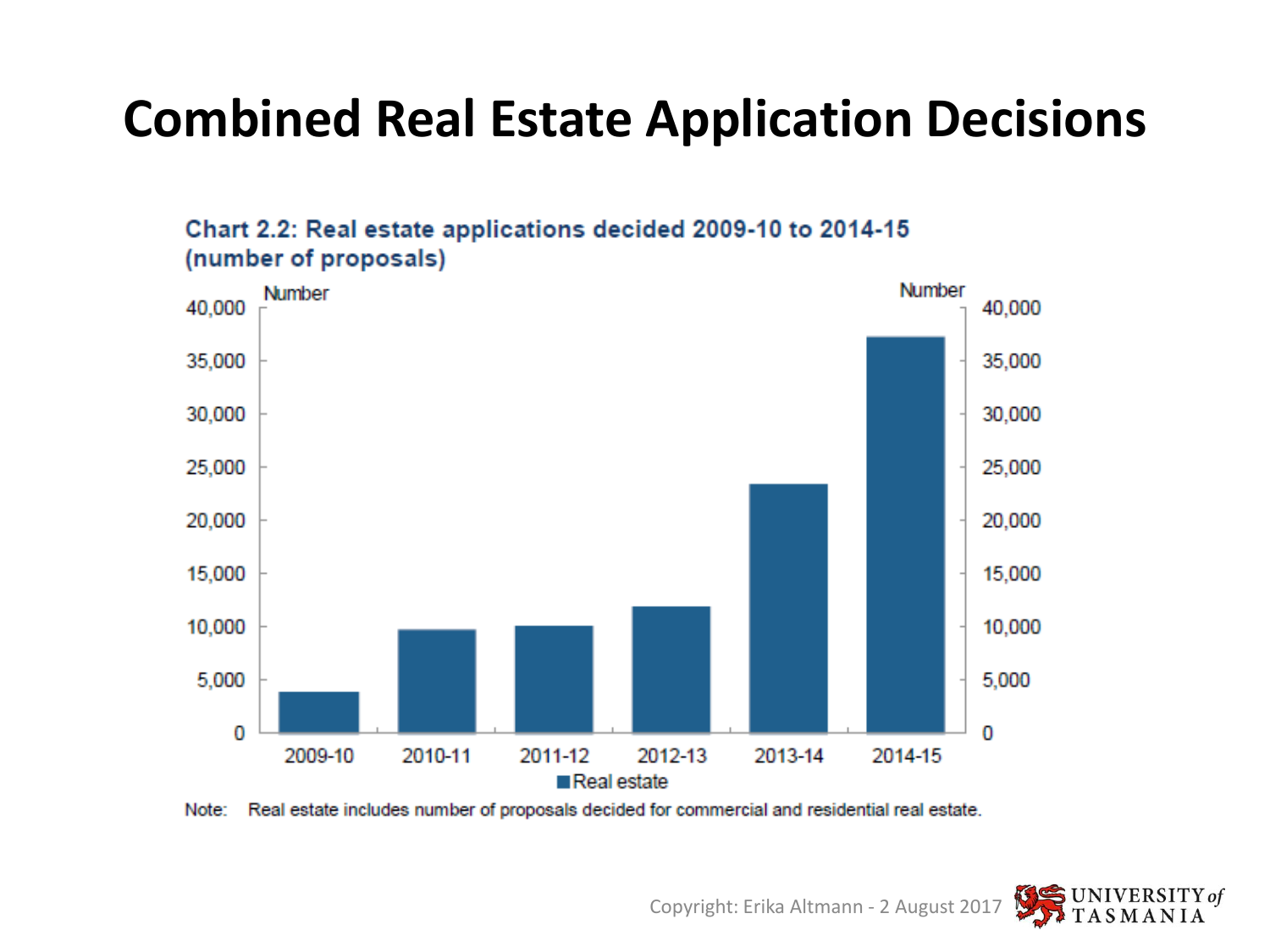# Commercial Real Estate

Table 2.9: Investment in commercial real estate by type of approval and number of proposals approved: 2011-12 to 2014-15

|                                | 2011-12 |           |     | 2012-13   |     | 2013-14   |     | 2014-15   |  |
|--------------------------------|---------|-----------|-----|-----------|-----|-----------|-----|-----------|--|
|                                | No.     | Sb        | No. | \$b       | No. | \$b       | No. | \$b       |  |
| Commercial                     |         |           |     |           |     |           |     |           |  |
| Developed                      |         |           |     |           |     |           |     |           |  |
| - existing commercial property |         | 241 22.44 |     | 248 19.24 |     | 237 31.65 |     | 313 28.48 |  |
| - annual programs              | 18      | 10.75     | 14  | 7.31      | 10  | 3.48      | 18  | 3.11      |  |
| Sub-total 'Developed'          | 259     | 33.19     | 262 | 26.55     |     | 247 35.13 |     | 331 31.60 |  |
| For development                |         |           |     |           |     |           |     |           |  |
| - vacant commercial property   | 80      | 4.96      | 85  | 7.04      | 119 | 2.86      | 155 | 2.36      |  |
| - annual programs              | 11      | 1.27      | 10  | 1.16      | 8   | 1.89      | 20  | 2.19      |  |
| Sub-total 'For development'    | 91      | 6.23      | 95  | 8.20      | 127 | 4.75      | 175 | 4.55      |  |
| <b>Total commercial</b>        | 350     | 39.42     | 357 | 34.75     | 374 | 39.88     | 506 | 36.15     |  |

Note: Totals may not add due to rounding.



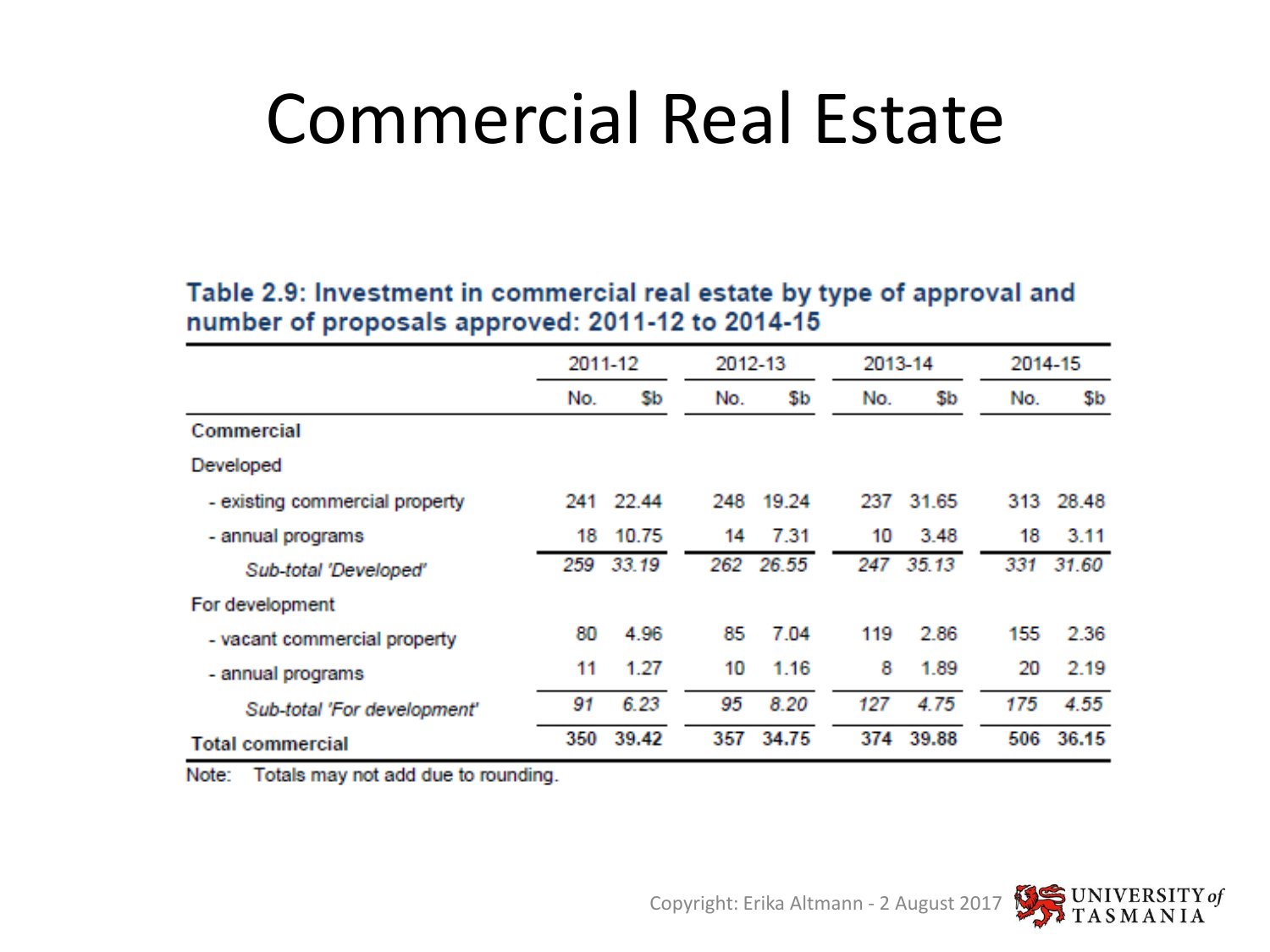## **Overall Investment in Residential Real Estate**

#### Table 3.10: Investment in residential real estate by type of approval and number of proposals approved: 2012-13 to 2015-16

|                                 | 2012-13                                |      | 2013-14 |               | 2014-15<br>--------------------       |      | -16                                             |      |
|---------------------------------|----------------------------------------|------|---------|---------------|---------------------------------------|------|-------------------------------------------------|------|
|                                 | No.                                    | SЬ   | No.     | SЬ            | No.                                   | SЬ   | No.                                             | SЬ   |
| Residential                     |                                        |      |         |               | ,,,,,,,,,,,,,,,,,,,,,,,,,,,,,,,,,,,,, |      | ,,,,,,,,,,,,,,,,,,,,,,,,,,,,,,,,,,,             |      |
| Developed                       |                                        |      |         |               |                                       |      |                                                 |      |
| - existing residential property |                                        |      |         |               |                                       |      |                                                 |      |
| - individual purchases          | 5.091                                  | 5.4  | 7.915   | 7.2           | 9.236                                 | 10.1 | 5.632                                           | 6.9  |
| - Established dw elling EC*     | na                                     |      | na      |               | na                                    |      | 244                                             | 0.4  |
| Sub-total 'existing'            | 5.091                                  | 5.4  | 7.915   | 7.2           | 9.236                                 | 10.1 | 5.876                                           | 7.3  |
| - exemption certificate^        | 10                                     | 0.9  | 5       | 0.4           | 11                                    | 14   |                                                 | 0.0  |
| Sub-total 'Developed'           | ~~~~~~~~~~~~~~~~~~~~~~~<br>5,101       | 6.4  | 7.920   | 7.5           | 9.247                                 | 11.5 | ,,,,,,,,,,,,,,,,,,,,,,,,,,,,,,,,,,,,<br>5.877   | 7.3  |
| For development                 |                                        |      |         |               |                                       |      |                                                 |      |
| - vacant land                   | 1.821                                  | 1.4  | 3.150   | 1.7           | 5,908                                 | 2.5  | 7.005                                           | 2.8  |
| - new dwellings                 |                                        |      |         |               |                                       |      |                                                 |      |
| - individual purchases          | 4.499                                  | 2.9  | 11,338  | 7.7           | 20,551                                | 14.4 | 26.052                                          | 19.3 |
| - New dwelling EC               | 50                                     | 57   | 103     | 164           | 152                                   | 28.7 | 201                                             | 38.4 |
| Sub-total 'new dwellings'       | 4.549                                  | 8.6  | 14.591  | mmmmm<br>25.9 | 20.703                                | 43.1 | ,,,,,,,,,,,,,,,,,,,,,,,,,,,,,,,,,,<br>26,253    | 57.6 |
| - redevelopment                 | 189                                    | 0.4  | 534     | 0.8           | 972                                   | 2.3  | 988                                             | 2.8  |
| - exemption certificate^        | 8                                      | 0.4  | Ω       | 0.6           | 11                                    | 1.4  | 18                                              | 2.0  |
| Sub-total 'For development'     | 6.567                                  | 10.8 | 15.134  | 27.2          | 27,594                                | 49.2 | 34.264                                          | 65.2 |
| Total residential               | ,,,,,,,,,,,,,,,,,,,,,,,,,,,,<br>11,668 | 17.2 | 23.054  | 34.7          | 36,841                                | 60.7 | ,,,,,,,,,,,,,,,,,,,,,,,,,,,,,,,,,,,,,<br>40,141 | 72.4 |

Note: Totals may not add due to rounding.

\* Established dwelling exemption certificates were introduced with the 1 December 2015 reforms.

^ From 1 December 2015, annual programs under the new provisions in the Act are known as exemption certificates.

The 2015-16 figures were impacted by the 1 December 2015 reforms, which may affect data comparability.

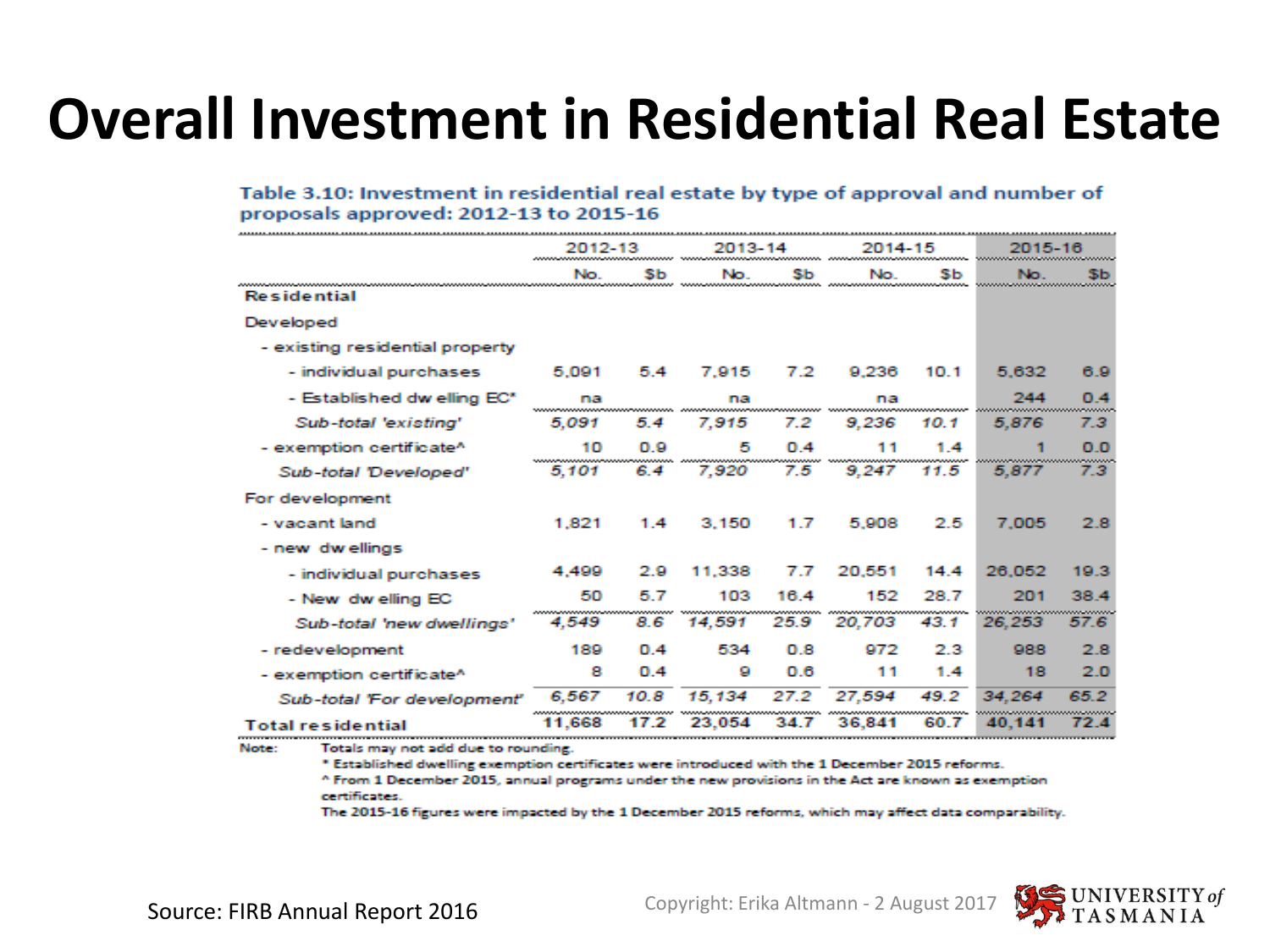## **Proposed Real Estate Investment in Tasmania**

#### Table 2.10: State and Territory distribution of proposed investment in real estate in 2014-15

|             |           | <b>Residential</b> |                 | Commercial |                 |       |
|-------------|-----------|--------------------|-----------------|------------|-----------------|-------|
|             | Number of | Developed          | For development | Developed  | For development | Total |
| Location    | approvals | \$b                | \$b             | \$b        | \$b             | \$b   |
| <b>ACT</b>  | 332       | 0.17               | 0.41            | 0.99       | 0.22            | 1.79  |
| <b>NSW</b>  | 12,349    | 3.99               | 16.24           | 13.84      | 0.87            | 34.94 |
| NT          | 88        | 0.11               | 0.12            | 0.64       | 0.20            | 1.08  |
| Qld         | 5,023     | 1.04               | 9.38            | 5.37       | 1.52            | 17.30 |
| <b>SA</b>   | 1.024     | 0.43               | 0.38            | 1.26       | 0.29            | 2.35  |
| <b>Tas</b>  | 131       | 0.14               | 0.14            | 0.58       | 0.19            | 1.06  |
| Vic         | 16,775    | 4.97               | 20.61           | 4.83       | 0.86            | 31.27 |
| <b>WA</b>   | 2,043     | 0.65               | 1.97            | 1.74       | 0.39            | 4.74  |
| Various (a) | 46        | <b>COL</b>         |                 | 2.36       | 0.01            | 2.37  |
| Total       | 37,811    | 11.50              | 49.25           | 31.60      | 4.55            | 96.90 |

(a) Comprises approved proposals where the proposed investment is to be undertaken in more than one state or territory.

Note: Totals may not add due to rounding.

"indicates a figure of zero or a figure less than \$10 million.

Source: FIRB 2016 Copyright: Erika Altmann - 2 August 2017

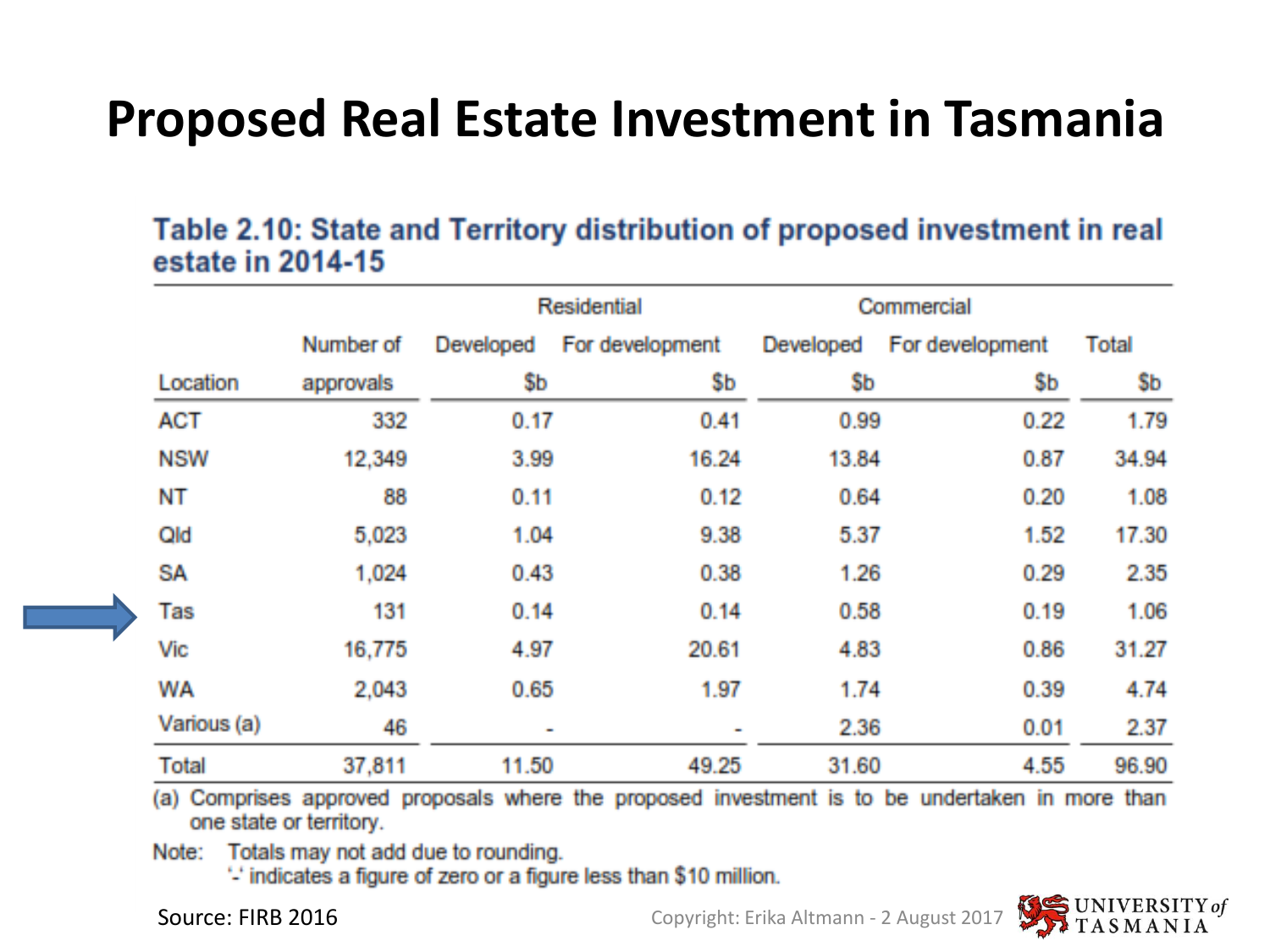## **What Makes Australian Real Estate Attractive?**

- FIRB regulatory environment
- Stable economic conditions
- Excellent property regulatory environment
- Low rental yields but higher than some countries
- High capital growth
- Outright ownership vs land lease
- Low deposit requirements

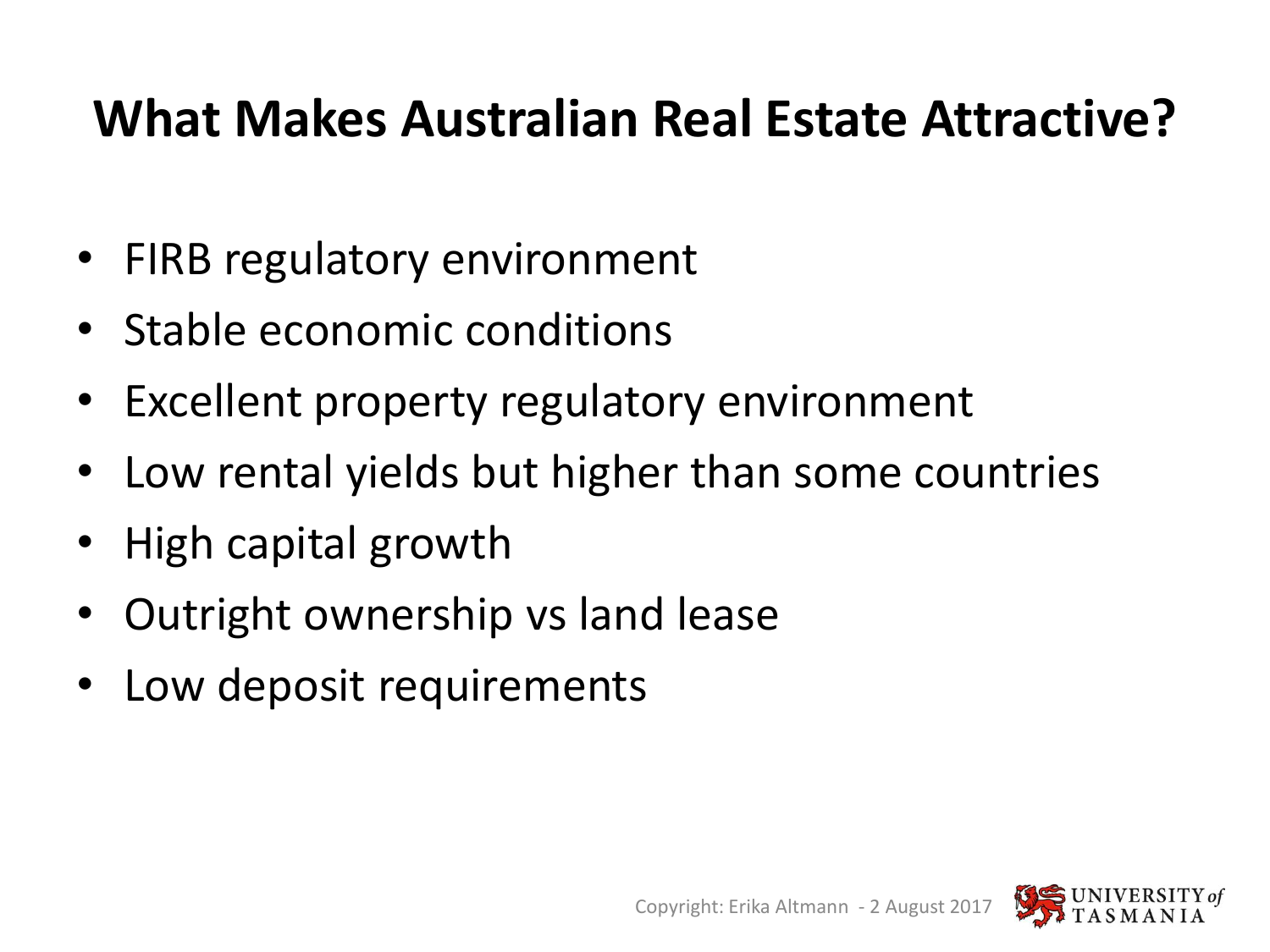## **Chinese Investment in Australia** Chinese investment by deal size

In 2015, there were seven mega-sized deals of AUD 500 million or more each, with four well over AUD 1 billion.

Major transactions included:

- 18 megadeals in 2016
- Dominated by megadeals, 7 in 2015, 2 were commercial real estate, all were Chinese
- 78% of all deals were private investors
- 49% of investment is in NSW

#### Selected major Chinese investments into Australia in 2015

| <b>Investor Name</b>                               | <b>Industry Sector</b>      | <b>Location</b> | Value of<br><b>Transaction (AUD</b><br>mil) |
|----------------------------------------------------|-----------------------------|-----------------|---------------------------------------------|
| State Power Investment<br>Corporation              | Renewable Energy            | VIC:            | 3,000.0                                     |
| China Investment<br>Corporation(CIC)               | Real Estate                 | <b>NSW</b>      | 2,450.0                                     |
| Biostime                                           | Healthcare                  | VIC.            | 1,380.0                                     |
| Guangdong Rising H.K.<br>(Holding) Limited. "GRAM" | Mining - copper<br>and gold | QLD             | 1,200.0                                     |
| Luye Medical Group                                 | Healthcare                  | <b>NSW</b>      | 938.0                                       |
| Landbridge                                         | Infrastructure              | NT              | 506.0                                       |
| Hony Capital                                       | Energy                      | <b>SA</b>       | 500.0                                       |
| <b>Bright Ruby</b>                                 | Real Estate - Hotel         | <b>NSW</b>      | 442.0                                       |
|                                                    |                             |                 |                                             |

Source: KPMG/University of Sydney database

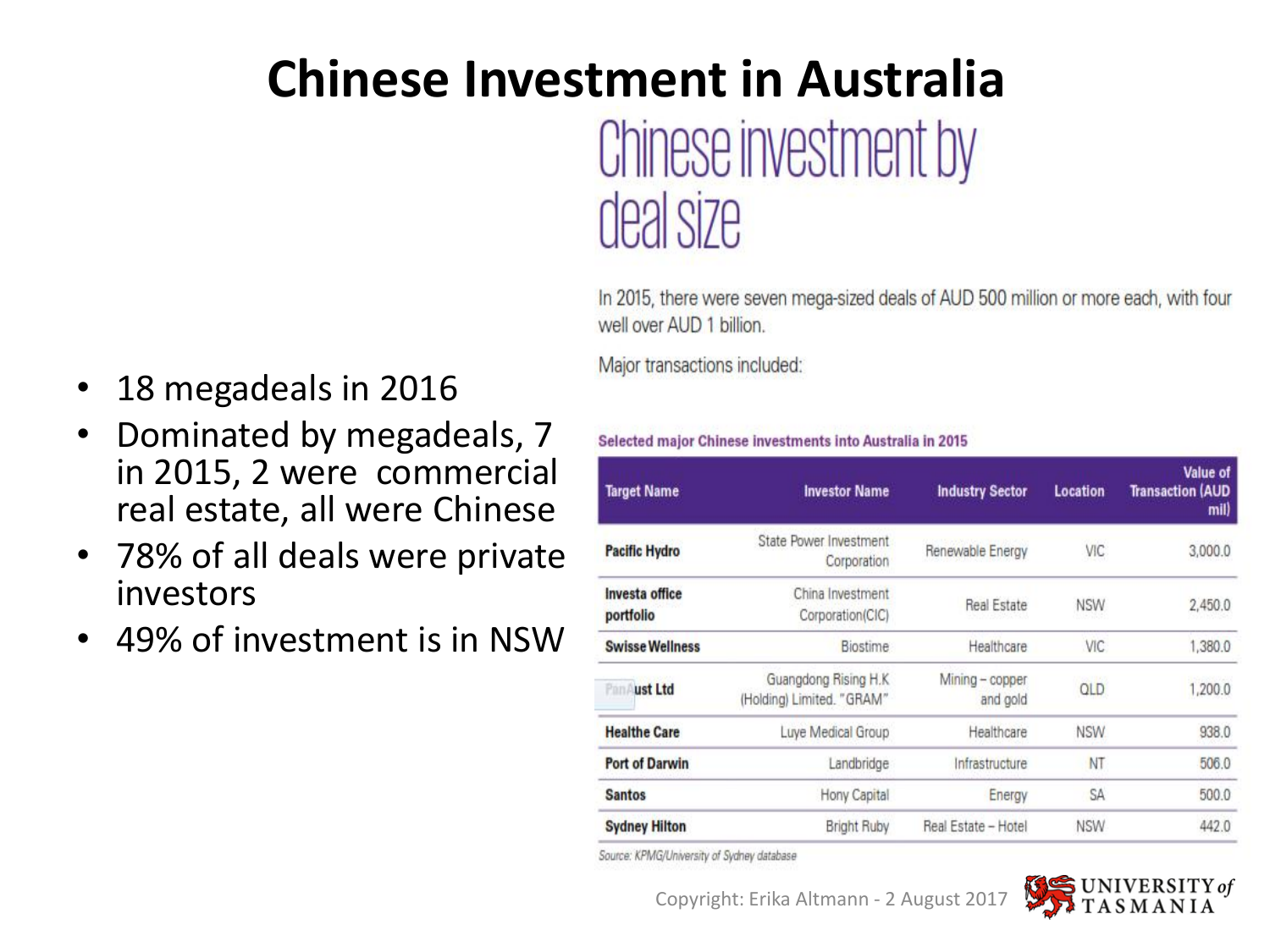### **China's Push Factors**

- Overall real estate investment increased but residential real estate is slowing.
- Growth is in commercial premises



- previously plazas and hotels
- now hotels and health care.

Source: FIRB Annual Report 2016

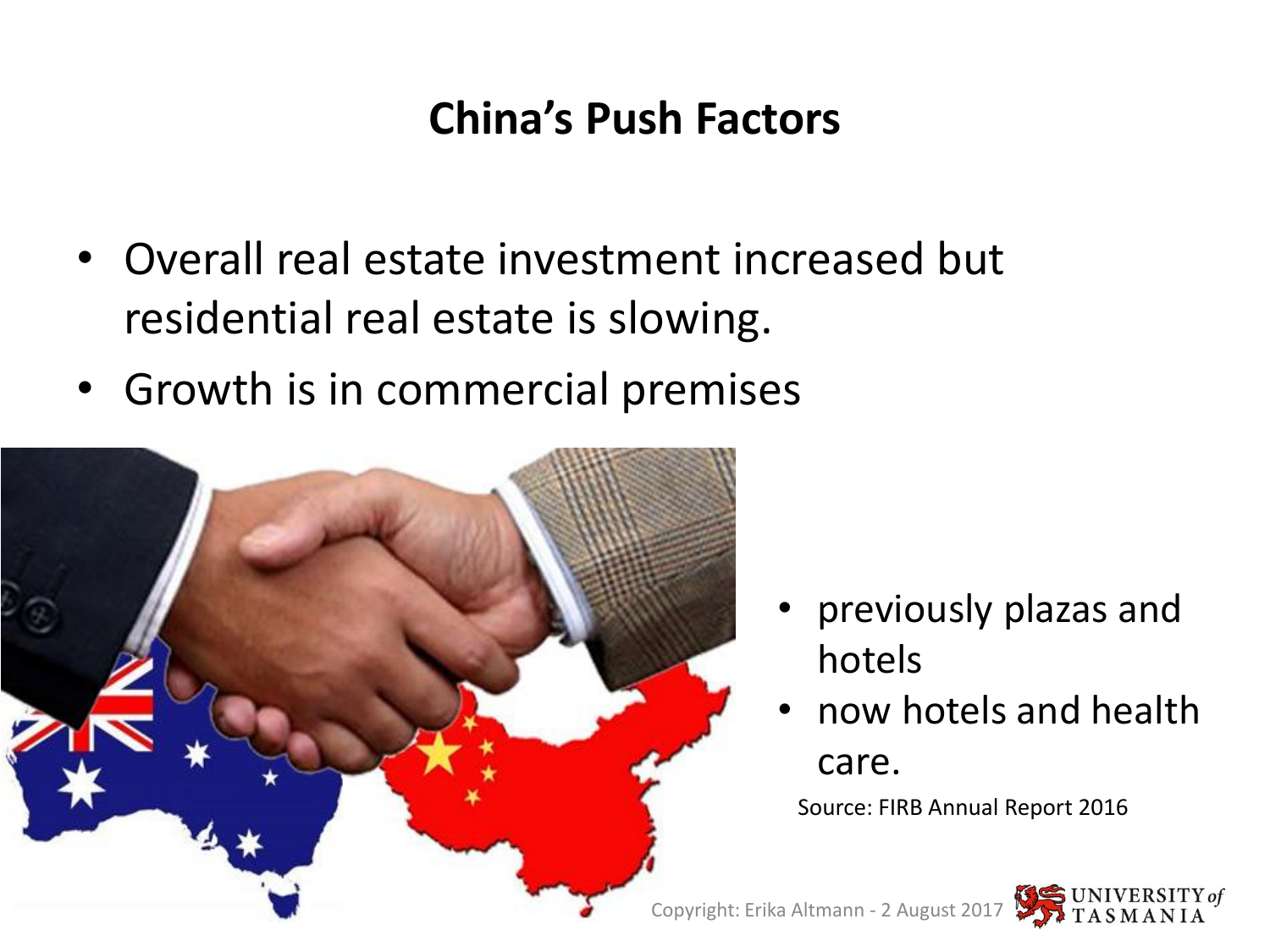## **Why Has It Changed?**

- Rental yields gap closes and Aust. house prices increase.
- Australian property is still seen as a safe investment option.



Source: KPMG/University of Sydney database

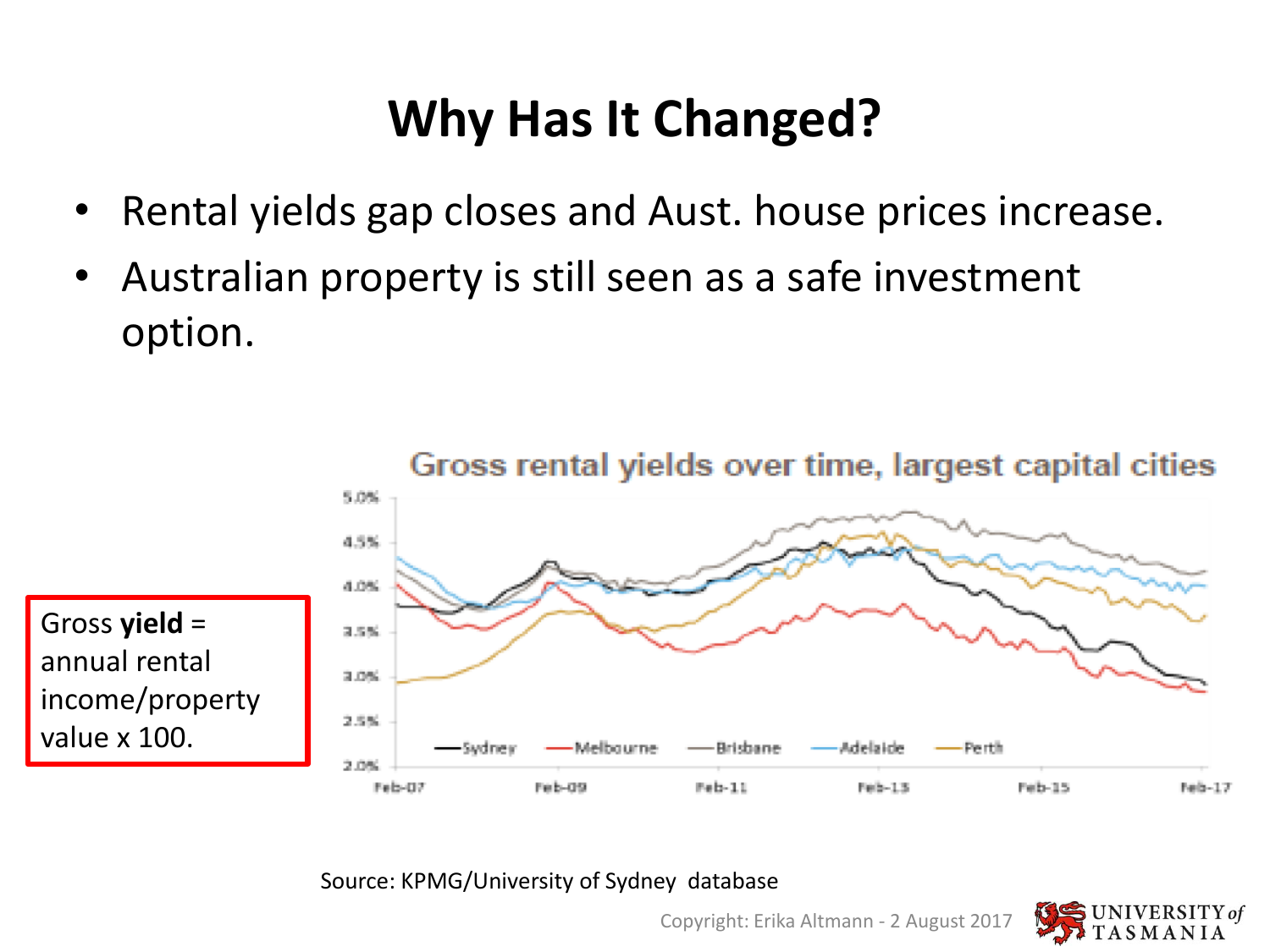## **What's Happening in China?**

- Fluctuating Chinese currency (RMB)
- Unstable economic conditions
- Difficulties in accessing loans
- 30% deposit requirement
- Restrictions on buying urban properties
- Low rental yields
- Restrictions and poor performance of rural property
- Poor property regulatory environment and black market ownership

Source: Altmann, E & Yang, Z (2017)

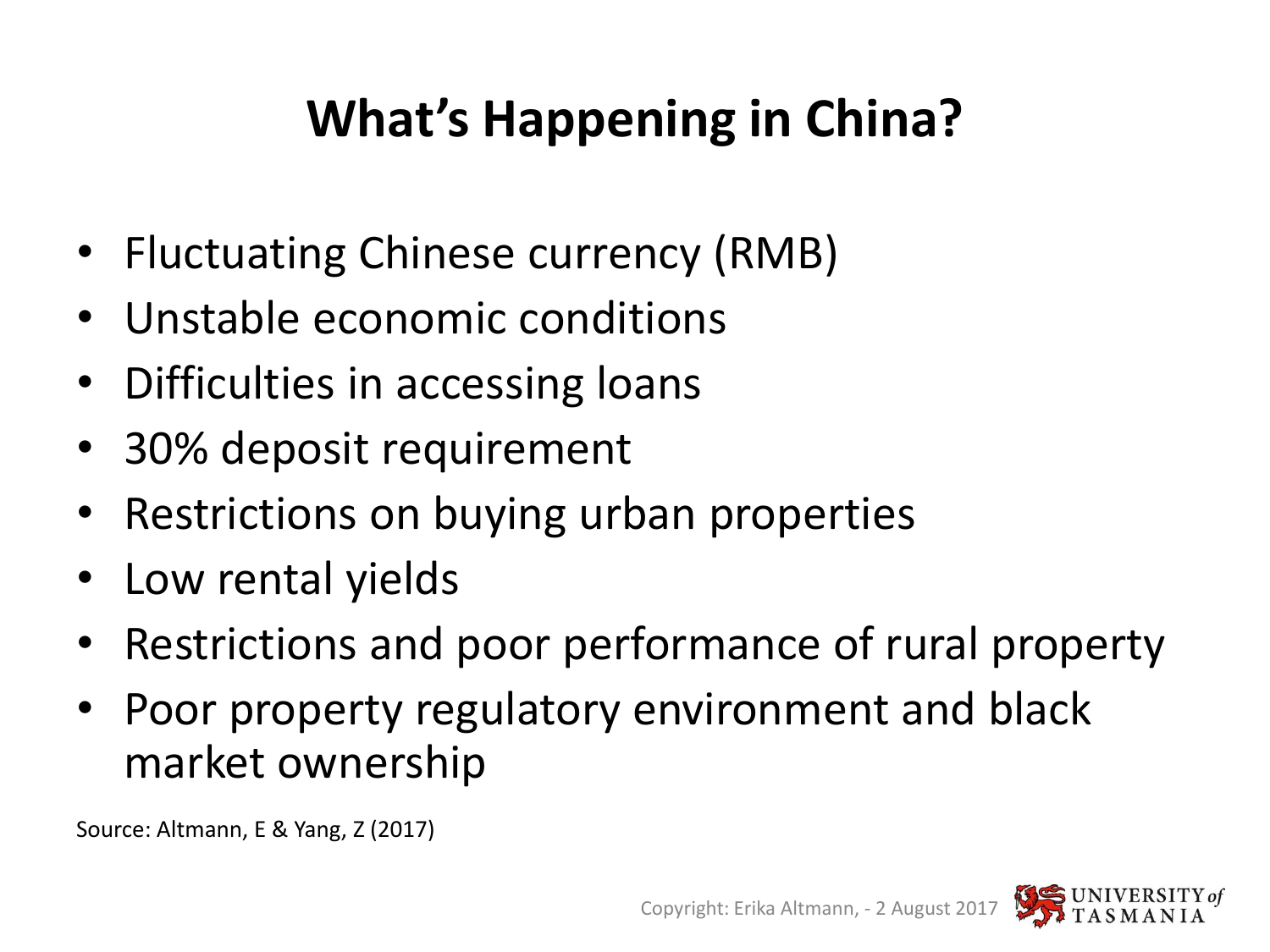## **Chinese legislative changes**

State Administration for Foreign Exchange (SAFE)

- 2015 Property ownership restrictions
- 2016 [Chinese State Administration of Foreign](http://www.safe.gov.cn/)  [Exchange](http://www.safe.gov.cn/) imposed restrictions
- 2017 Outgoing monetary restrictions imposed

(Zhixuan Yang, Dongbei University/University of Melbourne)

### "Chinese buyers would look for other ways to get money out of the country".

(Esther Yong, Director ACproperty & Sodichan)

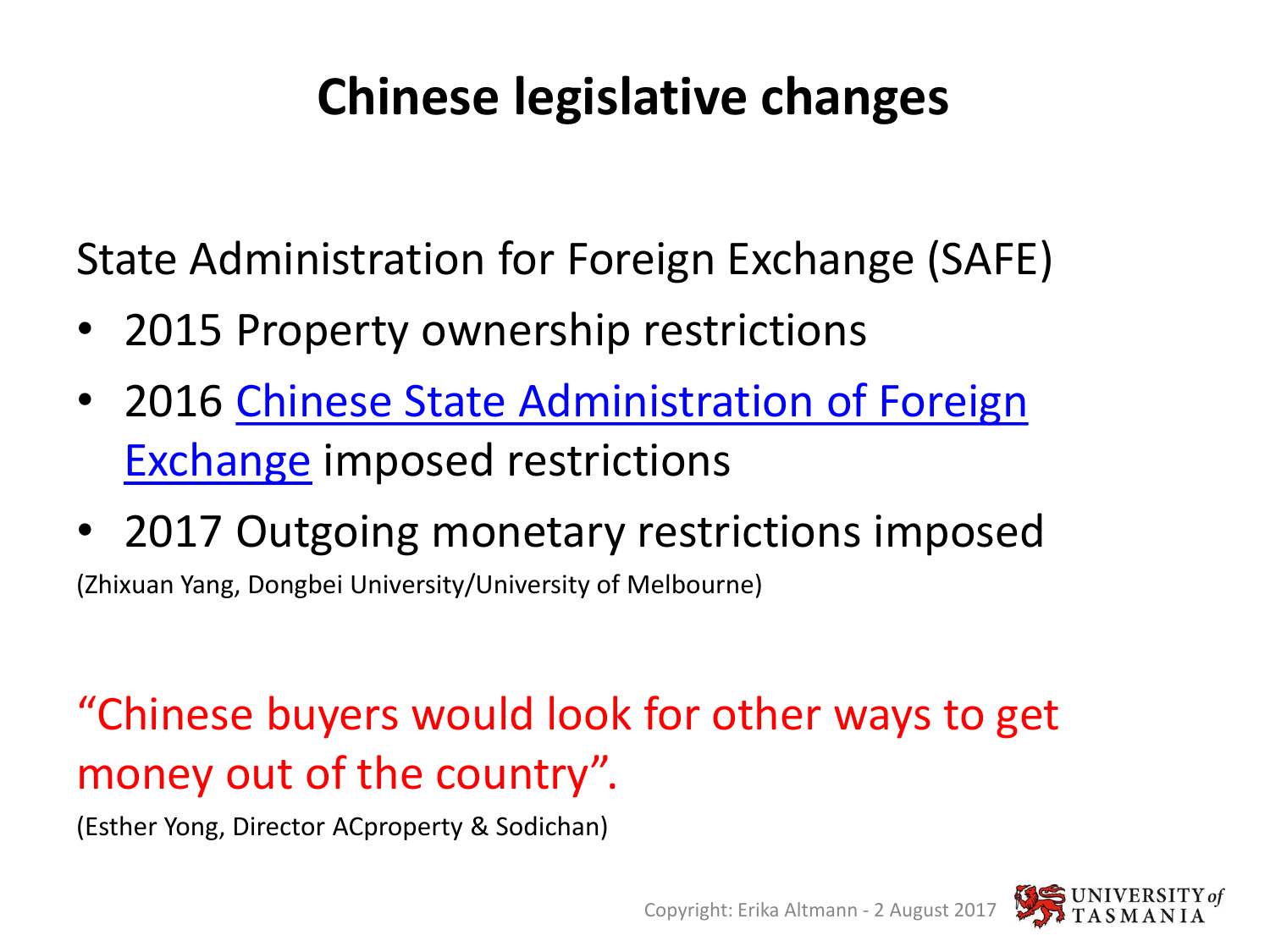## **The Future for Real Estate Investment**

- Off the plan to Chinese and other Asian nationals
- Black market economies already have cash export economies in place
- Easier to purchase share in commercial property than residential property outright
- Commercial yields and demand is in health
- Australian rural land becomes more attractive than residential
- China is likely to continue to have their own housing affordability crisis

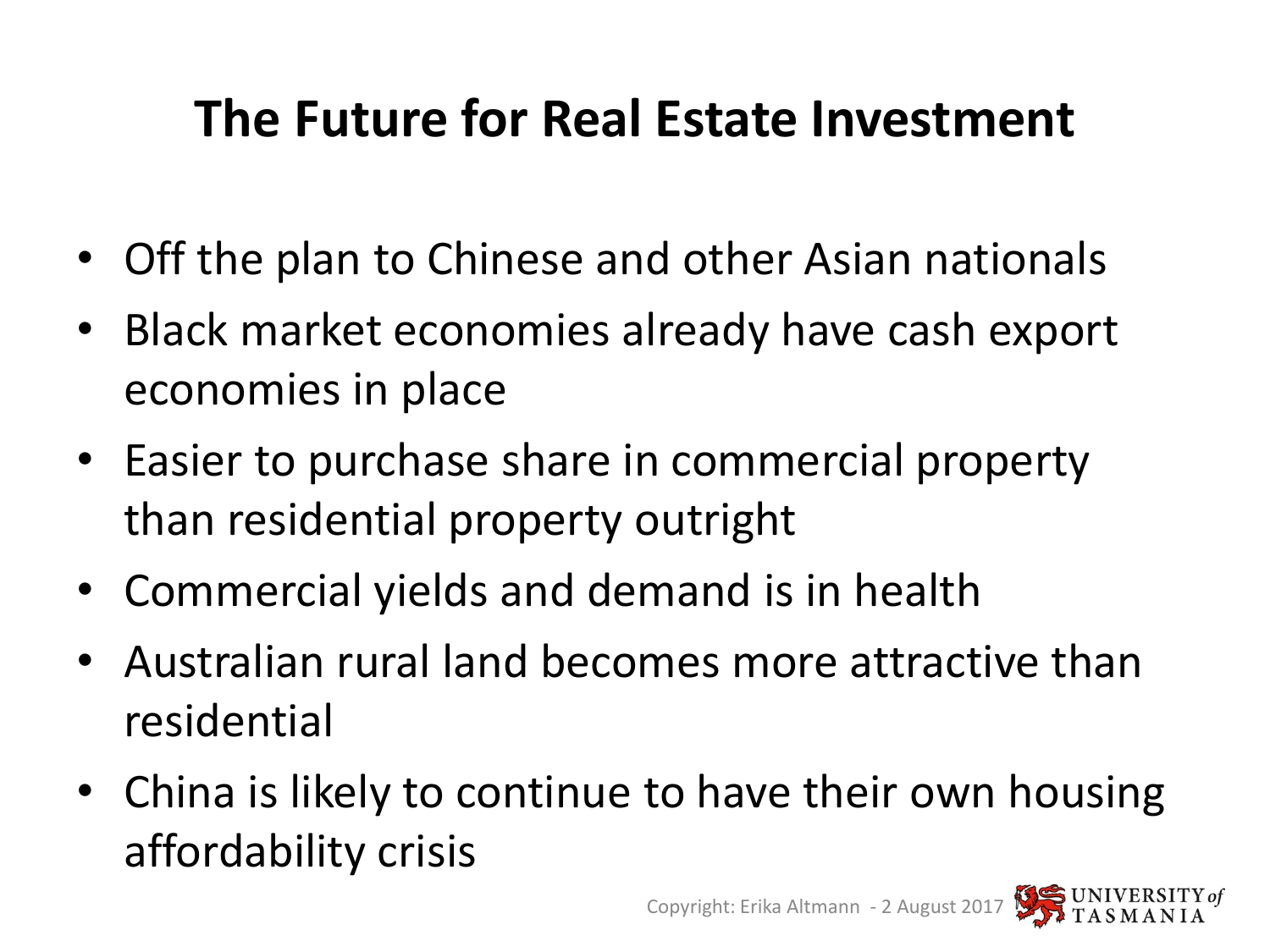## **Apartments in Asia – Pacific countries?**

- **Townification**
- Segregation haves vs have nots
- Aging high-rise and maintenance issues
- Tendering oversight and collusion
- Developers and strata management companies relationships
- How to keep maintenance costs low
- Collective action issues
- Anger towards strata/property managers
- Accessing walkable cities



Property in the Asia-Pacific Region

Rights, Restrictions and Responsibilities **Edited** by Frike Altmony and Michelle Galviel

Source: Altmann E & Gabriel M (forthcoming)

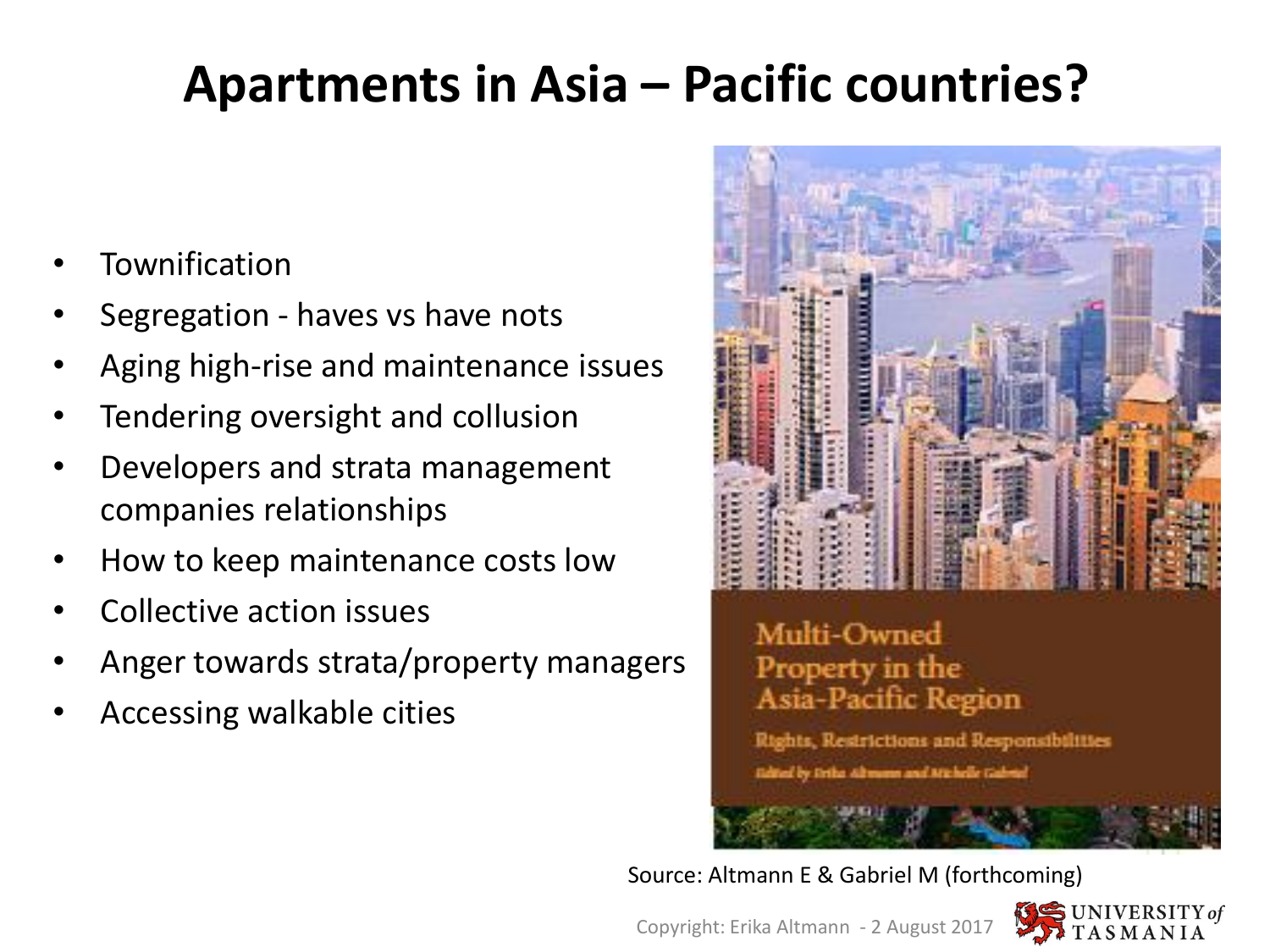## **References**

- Altmann E & Yang Z (2017) Why Chinese investors find Australian real estate so alluring, The Conversation, [https://theconversation.com/why-chinese-investors-find-australian-real](https://theconversation.com/why-chinese-investors-find-australian-real-estate-so-alluring-76310)[estate-so-alluring-76310](https://theconversation.com/why-chinese-investors-find-australian-real-estate-so-alluring-76310)
- Altmann E & Gabriel M ((forthcoming) Multi-Owned Housing in the Asia-Pacific Region: rights, responsibilities and restrictions, (Eds) Palgrave.
- Chinese State Administration Foreign Exchange (SAFE) http://www.safe.gov.cn/
- FIRB (2016) Foreign Investment Review Board Annual Report 2015-2016 <https://cdn.tspace.gov.au/uploads/sites/79/2017/04/1516-FIRB-Annual-Report.pdf>
- KPMG (2016) Demystifying Chinese Investment in Australia [http://demystifyingchina.com.au/reports/demystifying-chinese-investment-in-australia-april-](http://demystifyingchina.com.au/reports/demystifying-chinese-investment-in-australia-april-2016.pdf)[2016.pdf](http://demystifyingchina.com.au/reports/demystifying-chinese-investment-in-australia-april-2016.pdf)
- Hodyl L (2014) To investigate planning policies that deliver positive social outcomes in hyperdense, high-rise residential environments, Churchill Trust, [https://www.churchilltrust.com.au/media/fellows/Hodyl\\_L\\_2014\\_Social\\_outcomes\\_in\\_hyper](https://www.churchilltrust.com.au/media/fellows/Hodyl_L_2014_Social_outcomes_in_hyper-dense_high-rise_residential_environments_1.pdf) -dense high-rise residential environments 1.pdf
- Malo J (2017) Chinese investment in Australian property could fall as much as \$16b in 2017**,**  [https://www.domain.com.au/news/chinese-investment-in-australian-property-could-fall-as](https://www.domain.com.au/news/chinese-investment-in-australian-property-could-fall-as-much-as-16b-in-2017-20170708-gx6sah/)[much-as-16b-in-2017-20170708-gx6sah](https://www.domain.com.au/news/chinese-investment-in-australian-property-could-fall-as-much-as-16b-in-2017-20170708-gx6sah/)/.
- Wang X (2010) Analysing Chinese Grey Income, Credit Suisse, [https://research-doc.credit](https://research-doc.credit-suisse.com/docView?language=ENG&source=ulg&format=PDF&document_id=805557551&serialid=KXD5Qb31LV42TBQMrz9R29Wms5w+s71HyGpVLeQDV5M=)[suisse.com/docView?language=ENG&source=ulg&format=PDF&document\\_id=805557551&s](https://research-doc.credit-suisse.com/docView?language=ENG&source=ulg&format=PDF&document_id=805557551&serialid=KXD5Qb31LV42TBQMrz9R29Wms5w+s71HyGpVLeQDV5M=) [erialid=KXD5Qb31LV42TBQMrz9R29Wms5w%2Bs71HyGpVLeQDV5M%3D](https://research-doc.credit-suisse.com/docView?language=ENG&source=ulg&format=PDF&document_id=805557551&serialid=KXD5Qb31LV42TBQMrz9R29Wms5w+s71HyGpVLeQDV5M=).